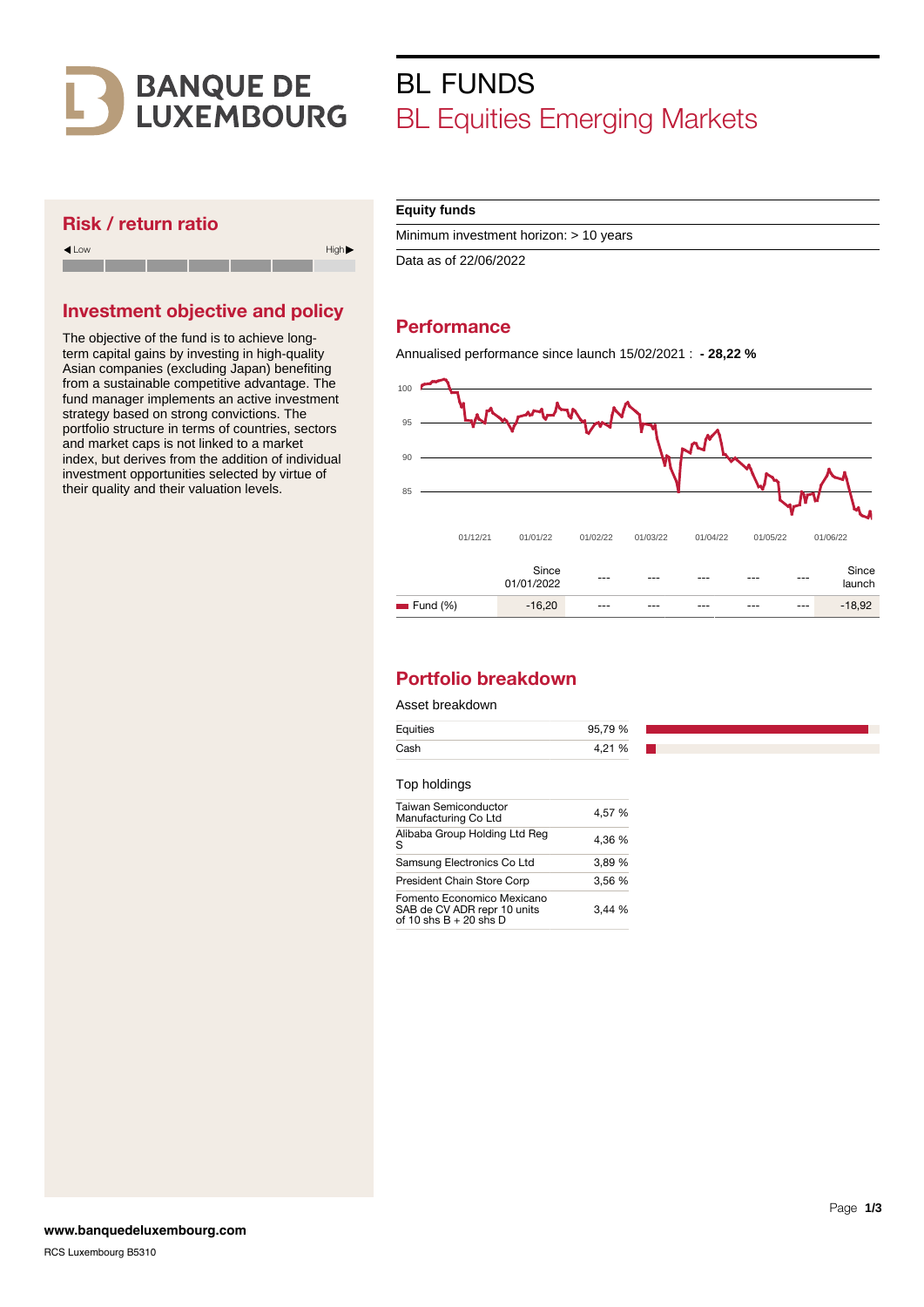

# BL FUNDS BL Equities Emerging Markets

## Management company

BLI - Banque de Luxembourg Investments S.A.

### Countries of registration

AT, BE, CH, DE, DK, ES, FI, FR, IT, LU, NL, NO, PT, SE, SG

### NAV publications

www.blfunds.com, www.bli.lu, Fundinfo.com, De Tijd, L'Echo, Luxemburger Wort

## Fund information

| Launch date            | 15/02/2021         |
|------------------------|--------------------|
| Currency               | USD                |
| Net assets (Mio)       | <b>USD 93.19</b>   |
| NAV calculation        | Every business day |
| NAV (22/06/2022)       | <b>USD 80,41</b>   |
| <b>Ongoing Charges</b> | 1.50 %             |

| Last updated          | 25/06/2022   |
|-----------------------|--------------|
| Management fee        | 1.25 %       |
| Subscription fee max. | 5.00 %       |
| Redemption fee        | 0.00%        |
| <b>ISIN CAP</b>       | LU2292333197 |
|                       |              |